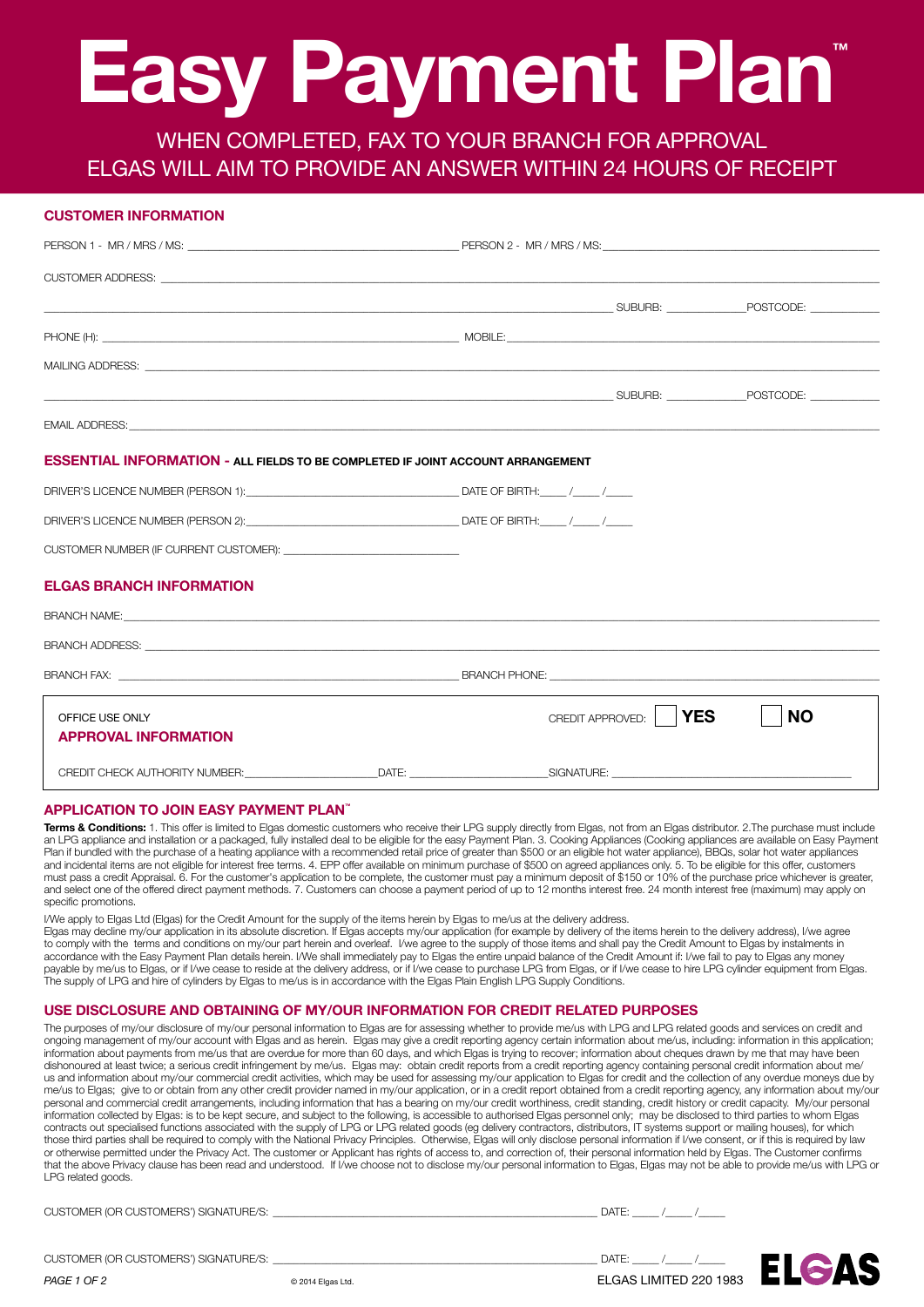# **Easy Payment Plan™**

WHEN COMPLETED, FAX TO YOUR BRANCH FOR APPROVAL Elgas WILL aim to provide an answer within 24 hours of receipt

#### **CREDIT AMOUNT FOR APPLIANCE, INSTALLATION, INITIAL FILL OF LPG ETC**

I/We apply to Elgas for the Credit Amount for the supply of the following items by Elgas to me/us:

#### (Amounts stated below should include any applicable GST)

| INSTALLATION COST OF APPLIANCE ETC: THE STATE OF STATE OF STATE OF STATE OF STATE OF STATE OF STATE OF STATE O |  |
|----------------------------------------------------------------------------------------------------------------|--|
|                                                                                                                |  |
|                                                                                                                |  |
|                                                                                                                |  |
| TOTAL AMOUNT FOR PAYMENT PLAN (CREDIT AMOUNT): __________________________________                              |  |

Note that supplies of LPG after any initial LPG delivery paid for as proposed above, are payable separately to Elgas.

#### **EASY PAYMENT PLAN™ DETAILS (STANDARD 12 months\*)**

I/we agree to pay to Elgas the Credit Amount of \$ \_\_\_\_\_\_\_\_\_\_\_\_\_\_\_\_\_\_\_\_\_\_\_\_\_\_\_, BY \_\_\_\_\_\_\_\_\_\_ monthly instalments of \$ \_\_\_\_\_\_\_\_\_\_\_\_\_\_\_\_\_\_\_\_\_\_\_\_\_\_\_each, by the payment method below, commencing on the delivery of the Items. \*unless specified otherwise

#### **PAYMENT METHOD (CHOOSE ONE ONLY & FILL OUT THE RELEVANT FORM ANNEXED)**

**DIRECT CHARGE APPLICATION** (A REQUEST FOR CHARGING TO CREDIT CARD ACCOUNTS. MASTERCARD, VISA ONLY)

**DIRECT DEBIT APPLICATION** (A REQUEST FOR DEBITING TO ACCOUNTS BY THE DIRECT DEBIT SYSTEM) (FORM DDR)

I/We request Elgas (User ID No 012467) until further notice in writing, to debit my/our account described in the account details above, any amount which is due for payment through the Bulk Electronic Clearing System (CS2). I/We understand and acknowledge that: The Financial Institution may in its absolute discretion determine the order of priority of payment by it or any moneys pursuant to this request or any other authority or mandate. The Financial Institution may in its absolute discretion at any time by notice in writing to the applicant/s terminate this request as to future debits. Elgas may, by prior arrangement and advice to the applicant/s, vary the amount and/or frequency of future debits. I/We accept Elgas Direct Debit Service Agreement (copy available online on www.elgas.co.nz or mailed upon request on 0800 435 427).

| CUSTOMER (OR CUSTOMERS') SIGNATURE/S: | <b>DATE</b> |  |  |
|---------------------------------------|-------------|--|--|
|                                       |             |  |  |

Customer (or Customers') signature/s: \_\_\_\_\_\_\_\_\_\_\_\_\_\_\_\_\_\_\_\_\_\_\_\_\_\_\_\_\_\_\_\_\_\_\_\_\_\_\_\_\_\_\_\_\_\_\_\_\_\_\_\_\_\_\_\_\_\_\_\_\_ Date: \_\_\_\_\_ /\_\_\_\_\_ /\_\_\_\_\_

**PAGE 2 OF 2** © 2014 Elgas Ltd.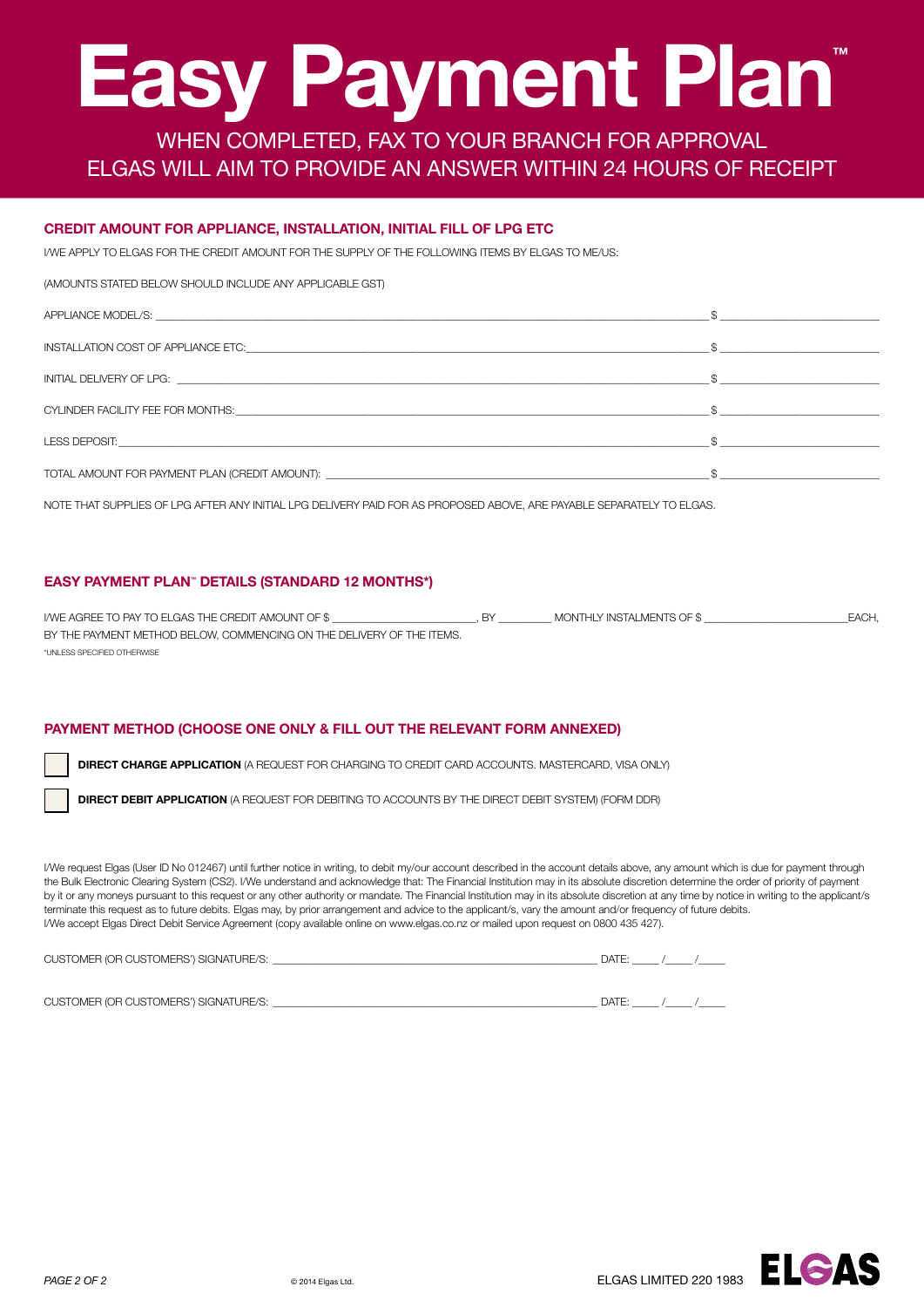| ELCAS<br>Elgas Limited,<br>PO Box 22-285 Christchurch 8142<br>Ph 0800 4 35427                                                                                                                                                                                                                                                                                                                                                                                                                                                                                                                                                                                                                                                                                                                                                                                                                                                                                                                                                                                                                                                                                                                                                                                                                                                                                                                                                                                                                                                                                                                                                                                                                                                                                                                                                                                     | Elgas Customer A/C No (10 digits):<br><b>Customer Surname/Company Name:</b> |
|-------------------------------------------------------------------------------------------------------------------------------------------------------------------------------------------------------------------------------------------------------------------------------------------------------------------------------------------------------------------------------------------------------------------------------------------------------------------------------------------------------------------------------------------------------------------------------------------------------------------------------------------------------------------------------------------------------------------------------------------------------------------------------------------------------------------------------------------------------------------------------------------------------------------------------------------------------------------------------------------------------------------------------------------------------------------------------------------------------------------------------------------------------------------------------------------------------------------------------------------------------------------------------------------------------------------------------------------------------------------------------------------------------------------------------------------------------------------------------------------------------------------------------------------------------------------------------------------------------------------------------------------------------------------------------------------------------------------------------------------------------------------------------------------------------------------------------------------------------------------|-----------------------------------------------------------------------------|
| <b>BANK INSTRUCTIONS</b><br>NAME:                                                                                                                                                                                                                                                                                                                                                                                                                                                                                                                                                                                                                                                                                                                                                                                                                                                                                                                                                                                                                                                                                                                                                                                                                                                                                                                                                                                                                                                                                                                                                                                                                                                                                                                                                                                                                                 | AUTHORITY TO ACCEPT                                                         |
| (Of Bank Account)                                                                                                                                                                                                                                                                                                                                                                                                                                                                                                                                                                                                                                                                                                                                                                                                                                                                                                                                                                                                                                                                                                                                                                                                                                                                                                                                                                                                                                                                                                                                                                                                                                                                                                                                                                                                                                                 | <b>DIRECT DEBITS</b><br>(Not to operate as an<br>assignment or agreement)   |
| BANK ACCOUNT FROM WHICH PAYMENTS TO BE MADE:                                                                                                                                                                                                                                                                                                                                                                                                                                                                                                                                                                                                                                                                                                                                                                                                                                                                                                                                                                                                                                                                                                                                                                                                                                                                                                                                                                                                                                                                                                                                                                                                                                                                                                                                                                                                                      | <b>AUTHORISATION CODE</b>                                                   |
| <b>Branch</b><br>Bank<br><b>Account Number</b><br>Suffix                                                                                                                                                                                                                                                                                                                                                                                                                                                                                                                                                                                                                                                                                                                                                                                                                                                                                                                                                                                                                                                                                                                                                                                                                                                                                                                                                                                                                                                                                                                                                                                                                                                                                                                                                                                                          | 3<br>$\Omega$<br>3<br>2<br>2<br>5<br>1                                      |
| (Please attach an encoded deposit slip to ensure your number is loaded correctly)<br>To: The Bank Manager.                                                                                                                                                                                                                                                                                                                                                                                                                                                                                                                                                                                                                                                                                                                                                                                                                                                                                                                                                                                                                                                                                                                                                                                                                                                                                                                                                                                                                                                                                                                                                                                                                                                                                                                                                        |                                                                             |
| BANK:                                                                                                                                                                                                                                                                                                                                                                                                                                                                                                                                                                                                                                                                                                                                                                                                                                                                                                                                                                                                                                                                                                                                                                                                                                                                                                                                                                                                                                                                                                                                                                                                                                                                                                                                                                                                                                                             |                                                                             |
| <b>BRANCH:</b><br>TOWN/CITY:                                                                                                                                                                                                                                                                                                                                                                                                                                                                                                                                                                                                                                                                                                                                                                                                                                                                                                                                                                                                                                                                                                                                                                                                                                                                                                                                                                                                                                                                                                                                                                                                                                                                                                                                                                                                                                      |                                                                             |
| I/We authorise you until further notice, to debit my/our account with all amounts which                                                                                                                                                                                                                                                                                                                                                                                                                                                                                                                                                                                                                                                                                                                                                                                                                                                                                                                                                                                                                                                                                                                                                                                                                                                                                                                                                                                                                                                                                                                                                                                                                                                                                                                                                                           |                                                                             |
| <b>ELGAS LIMITED</b>                                                                                                                                                                                                                                                                                                                                                                                                                                                                                                                                                                                                                                                                                                                                                                                                                                                                                                                                                                                                                                                                                                                                                                                                                                                                                                                                                                                                                                                                                                                                                                                                                                                                                                                                                                                                                                              |                                                                             |
| (hereinafter referred to as the Initiator)                                                                                                                                                                                                                                                                                                                                                                                                                                                                                                                                                                                                                                                                                                                                                                                                                                                                                                                                                                                                                                                                                                                                                                                                                                                                                                                                                                                                                                                                                                                                                                                                                                                                                                                                                                                                                        |                                                                             |
| INFORMATION TO APPEAR ON MY/OUR BANK STATEMENT:<br><b>PAYER PARTICULARS</b><br><b>PAYER CODE</b><br>G<br>S<br>A<br>ΕI<br>YOUR SIGNATURE(S)<br>DATE:                                                                                                                                                                                                                                                                                                                                                                                                                                                                                                                                                                                                                                                                                                                                                                                                                                                                                                                                                                                                                                                                                                                                                                                                                                                                                                                                                                                                                                                                                                                                                                                                                                                                                                               | <b>PAYER REFERENCE</b>                                                      |
| For Bank Use Only<br>Approved<br>3221<br>Original - Retain at Branch                                                                                                                                                                                                                                                                                                                                                                                                                                                                                                                                                                                                                                                                                                                                                                                                                                                                                                                                                                                                                                                                                                                                                                                                                                                                                                                                                                                                                                                                                                                                                                                                                                                                                                                                                                                              | <b>BANK</b>                                                                 |
| Date Received:<br>Recorded by:<br>Checked by:<br>14<br>10                                                                                                                                                                                                                                                                                                                                                                                                                                                                                                                                                                                                                                                                                                                                                                                                                                                                                                                                                                                                                                                                                                                                                                                                                                                                                                                                                                                                                                                                                                                                                                                                                                                                                                                                                                                                         | <b>STAMF</b>                                                                |
| CONDITIONS OF THIS INSTRUCTION TO ACCEPT DIRECT DEBITS<br>$_{1)}$<br>The Initiator:<br>a) Will not initiate a Direct Debit on my/our account unless authorisation is received from me/us in accordance with the terms and conditions agreed between me/us and the Initiator of each amount to be debited from<br>my/our account.<br>Has agreed to send notice of the net amount of each Direct Debit and the due date of debiting after receiving authorisation from me/us under clause 1(a) but no later than the date the Direct Debit will be initiated.<br>b)<br>This notice must be provided in writing (including be electronic means and SMS where I/we have provided prior written consent (including by electronic means and SMS) to communicate electronically).<br>The notice will include the following message:<br>"The amount \$ was directly debited to your Bank account on (initiating date)."                                                                                                                                                                                                                                                                                                                                                                                                                                                                                                                                                                                                                                                                                                                                                                                                                                                                                                                                                   |                                                                             |
| OR<br>Has agreed to give written advance notice to the Acceptor of the net amount of each Direct Debit and the due date of the debiting at least 10 calendar days before (but not more than 2 calendar months) the date<br>$\mathbf{a}$<br>when the Direct Debit will be initiated. This advance notice must be provided either:<br>(i) in writing; or<br>(ii) by electronic mail where the Customer has provided prior written consent to the Initiator The advance notice will include the following message:-<br>"Unless advice to the contrary is received from you by (date*), the amount of \$, will be direct debited to your Bank account on (initiating date)."<br>This date will be at least two (2) days prior to the initiating date to allow for amendment of Direct Debits.<br>b) May, upon the relationship which qave rise to this Instruction being terminated, give notice to the Bank that no further Direct Debits are to be initiated under the Instruction. Upon receipt of such notice the Bank<br>may terminate this Instruction as to future payments by notice in writing to me/us.<br>May, upon receiving written notice (dated after the date of this Instruction) from a bank to which I/we have transferred my/our account, initiate Direct Debits in reliance of that written notice and this Instruction<br>from the account identified in the written notice.<br>2)<br>The Customer may:<br>At any time, terminate this Instruction as to future payments by giving notice of termination to the Bank and to the Initiator by the means agreed by the Customer, Bank and Initiator.<br>a)                                                                                                                                                                                                                                        |                                                                             |
| Stop payment of any Direct Debit to be initiated under this Instruction by the Initiator by giving written notice to the Bank prior to the Direct Debit being paid by the Bank.<br>b)<br>Where a variation to the amount agreed between the Initiator and the Customer from time to time to be direct debited has been made without notice being given in terms of clause 1(a) above, request the Bank to reverse<br>c)<br>or alter any such Direct Debit initiated by the Initiator by debiting the amount of the reversal of alteration of Direct Debit back to the Initiator through the Initiator's Bank, PROVIDED such request is made not more thar<br>120 days from the date when the Direct Debit was debited to my/our account.<br>Request the Bank to reverse any Direct Debits initiated by the Initiator under the Instructions by debiting the amount of the Direct Debits back to the Initiator through the Initiator's Bank where the Initiator cannot<br>d)<br>produce a copy of the Instructions and/or Confirmation to me/us that I/we are reasonably satisfied demonstrate that I/we have authorised my/our bank to accept Direct Debits from the Initiator against my/our<br>account PROVIDED the request is made not more than 9 months from the date when the first Direct Debit was debited to my/our account by the Initiator under the Instructions.<br>3) The Customer acknowledges that:<br>a)<br>This Instruction will remain in full force and effect in respect of all Direct Debits passed to my/our account in good faith notwithstanding my/our death, bankruptcy or other revocation of this Instruction until<br>actual notice of such event is received by the Bank.<br>In any event this Instruction is subject to any arrangement now or hereafter existing between me/us and the Bank in relation to my/our account.<br>b) |                                                                             |
| Any dispute as to the correctness or validity of an amount debited to my/our account shall not be the concern of the Bank except in so far as the Direct Debit has not been paid in accordance with this Instruction.<br>c)<br>Any other dispute lies between me/us and the Initiator.<br>Where the Bank has used reasonable care and skill in acting in accordance with this Instruction, the Bank accepts no responsibility or liability in respect of:<br>d)<br>- The accuracy of information about Direct Debits on Bank statements; and<br>- Any variations between notices given by the Initiator and the amounts of Direct Debit.<br>e) The Bank is not responsible for, or under any liability in respect of the Initiator's failure to give notice in accordance with 1(a), nor for the non-receipt, or late receipt of notice by me/us for any reason whatsoever<br>any such situation the dispute lies between me/us and the Initiator.<br>The Bank mav:<br>4)<br>a) In its absolute discretion conclusively determine the order of priority of payment by it of any monies pursuant to this or any other <sup>Instruction,</sup> cheque or draft properly signed by me/us and given to or drawn on<br>the Bank.<br>b) At any time terminate this Instruction as to future payments by notice in writing to me/us.<br>c) Charge its current fees for this service in force from time-to-time.                                                                                                                                                                                                                                                                                                                                                                                                                                                          |                                                                             |

Г

**These terms and conditions are Payments NZ Limited approved and are non-negotiable.**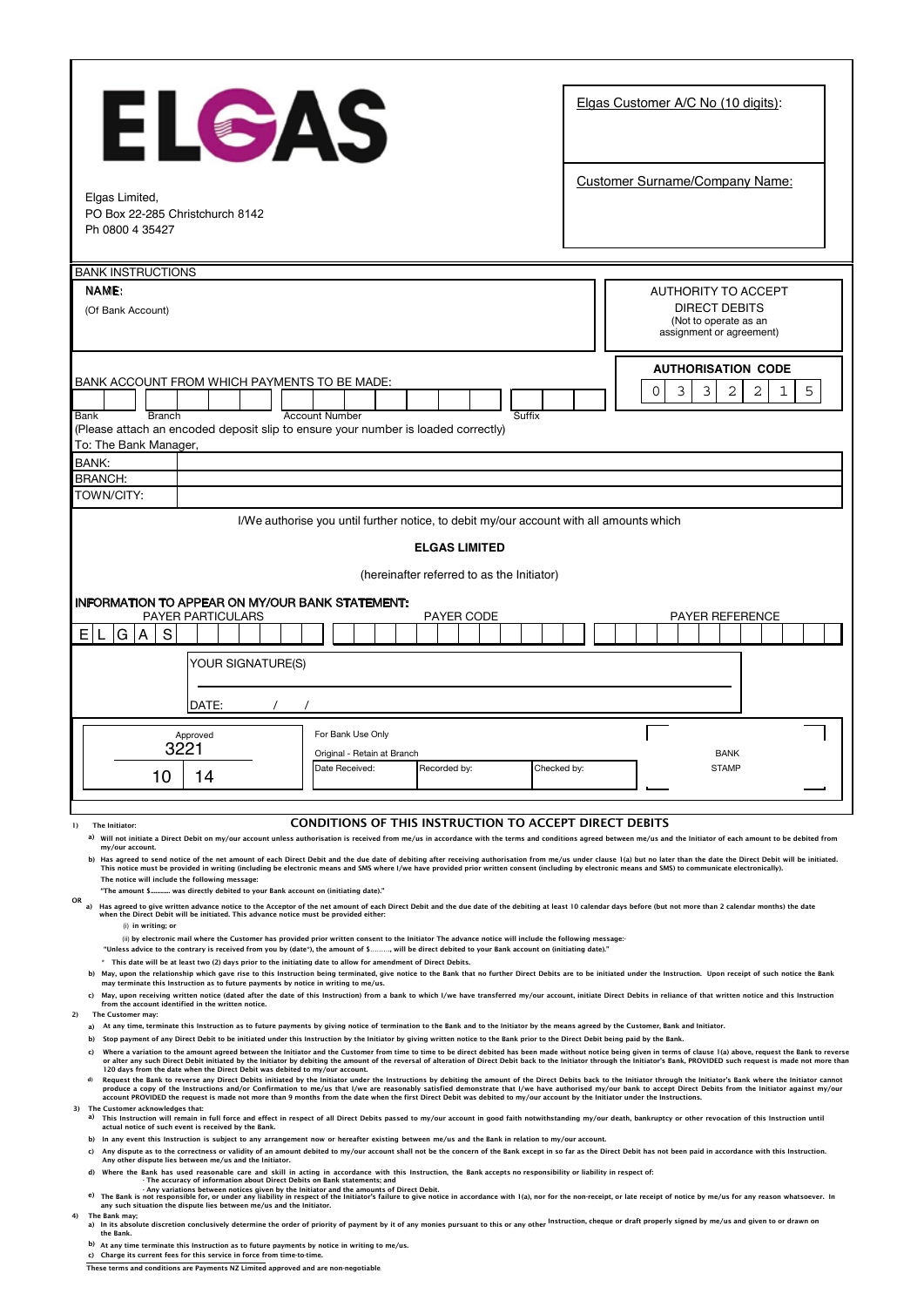

21 Epsom Rd, Sockburn, PO Box 22-285, Christchurch 8142. Ph: 0800 435 427 (0800 4 ELGAS)

## Automatic Card Billing Authorisation Form

### Credit Cards

| Upon approval, we will then automatically bill your Visa / Master card for amounts due and your total charges will appear on your                             |  |
|---------------------------------------------------------------------------------------------------------------------------------------------------------------|--|
| Visa / Master card statement.<br>You may cancel this automatic billing authorisation at any time by writing to us at Elgas, PO Box 22-285, Christchurch 8142. |  |
|                                                                                                                                                               |  |
| Customer / Company name:                                                                                                                                      |  |
|                                                                                                                                                               |  |
| Your Elgas customer number:                                                                                                                                   |  |
|                                                                                                                                                               |  |
| Billing address for Visa / Master card:                                                                                                                       |  |
|                                                                                                                                                               |  |
| Suburb, City, Postal Code:                                                                                                                                    |  |
|                                                                                                                                                               |  |
| Contact Phone Number (s):<br>e-mail address (if available):                                                                                                   |  |
|                                                                                                                                                               |  |
|                                                                                                                                                               |  |
| Name on Visa / Master card: (exactly as printed):                                                                                                             |  |
|                                                                                                                                                               |  |
| Credit card number:                                                                                                                                           |  |
|                                                                                                                                                               |  |
| Card type (Circle one):<br>Visa<br>Mastercard                                                                                                                 |  |
| <b>Expiry Date:</b>                                                                                                                                           |  |
|                                                                                                                                                               |  |
| I/We accept Elgas Automatic card billing Authorisation Terms & Conditions attached.*                                                                          |  |
| *I authorise Elgas Ltd. to automatically bill my Visa / Mastercard listed above.                                                                              |  |
|                                                                                                                                                               |  |
| Authorisation Signature:                                                                                                                                      |  |

\_\_\_\_\_\_\_\_\_\_\_\_\_\_\_\_\_\_\_\_\_\_\_\_\_\_\_\_\_\_\_\_\_\_\_\_\_\_\_\_\_\_\_